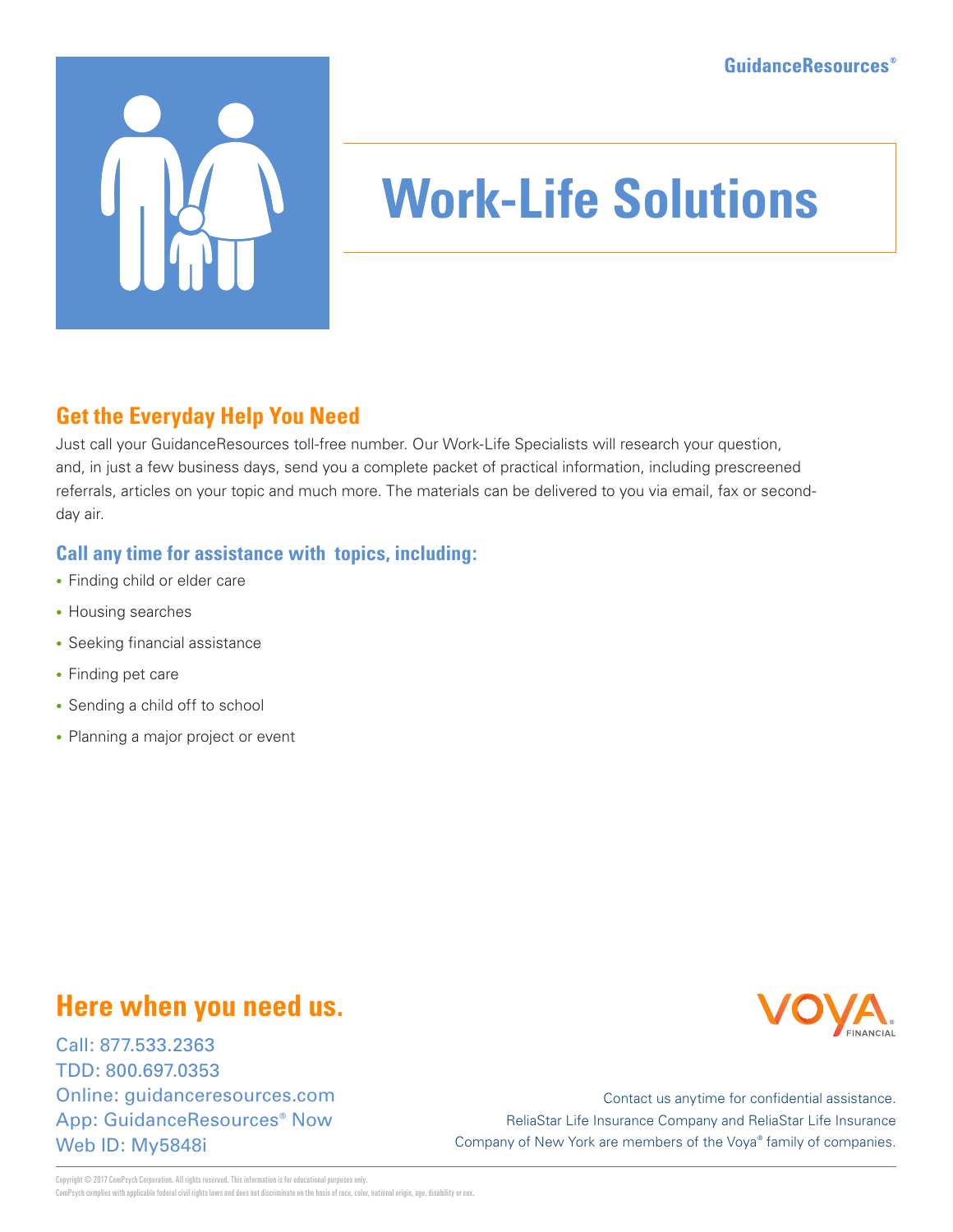

# **Legal Guidance**

### **Get the Legal Help You Need**

Just call your GuidanceResources toll-free number. You'll be connected to a GuidanceConsultant<sup>5M</sup> who will talk with you about your situation and schedule a phone appointment for you with one of our staff attorneys. If you need more immediate help, you can be connected to an attorney directly.

#### **Our attorneys can help you with:**

- Family law matters, including divorce, custody, child support and adoption
- Bankruptcy and credit issues
- Landlord/tenant issues, including eviction and lease questions
- Real estate and foreclosure questions
- Immigration concerns
- Wills and living wills

## **Here when you need us.**

Call: 877.533.2363 TDD: 800.697.0353 Online: guidanceresources.com App: GuidanceResources® Now Web ID: My5848i



Contact us anytime for confidential assistance. ReliaStar Life Insurance Company and ReliaStar Life Insurance Company of New York are members of the Voya® family of companies.

Convright © 2017 ComPsych Corporation. All rights reserved. This information is for educational purposes only. ComPsych complies with applicable federal civil rights laws and does not discriminate on the basis of race, color, national origin, age, disability or sex